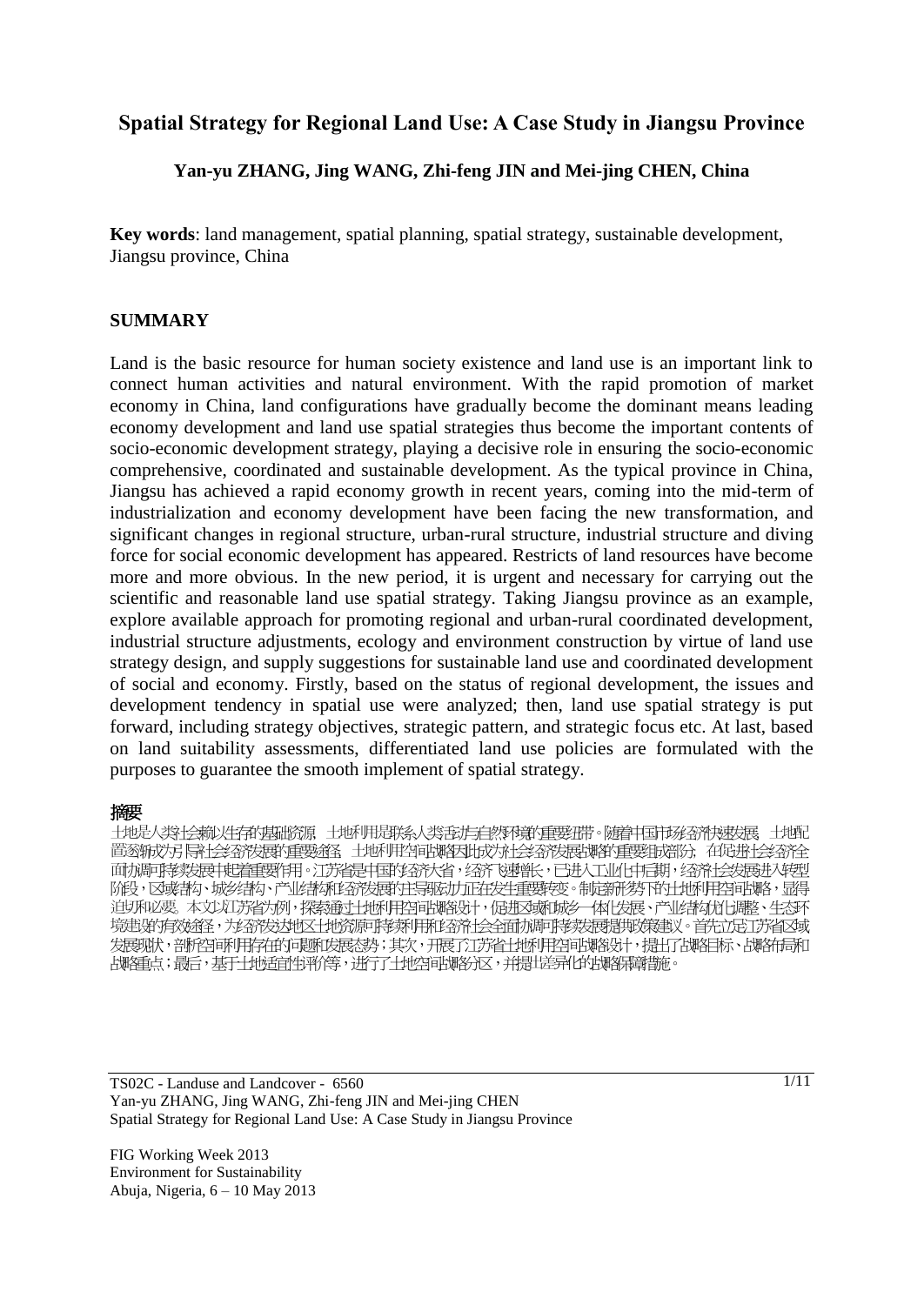# **Spatial Strategy for Regional Land Use: A Case Study in Jiangsu Province**

# **Yan-yu ZHANG, Jing WANG, Zhi-feng JIN and Mei-jing CHEN, China**

## **1. INTRODUCTION**

### **1.1 Study area**

Jiangsu province locates in the east coast of the China Yangtze river delta (30°45′-35°20′N, 116°18′-121°57′E), administrating 13 provincial cities with 105 counties (cities, districts). Adjoining the china Yellow Sea to its east and locating at the T-shaped intersection of main axis of China's production forces distribution, it has an advantageous location. With developed economy, it is one of the most important economic provinces in China, also is one of the areas with modern high-tech industries and dense cities, at a pivotal position in China's national economy and social development.

#### **1.2 Social and economic development characteristics**

At the end of 2010, Resident population of Jiangsu was 77.97 million and the gross domestic product (GDP) was ¥4.14 trillion (\$611.94 billion, ranked  $2<sup>nd</sup>$  in China); GDP per capita was  $\frac{1}{4}$ \$52840(\$7805.60, ranked 4<sup>th</sup> in China); the output value proportion of industry, agriculture and services were 6.13: 52.51: 41.36; The total import and export volume were \$465.79 billion, local general financial income was ¥408 billion((\$60.27 billion, ranked  $2^{nd}$  in China); Urbanization rate reached 55.6%, and urban per capita disposable income and per capita net income of farmers reached¥ 22944 (\$3389, ranked  $6<sup>th</sup>$ ) and ¥9118(\$1347, ranked  $5<sup>th</sup>$ ). The land resources of Jiangsu account only for 1.1% in china, however, they carry 5.8% of the china's population, produce 5.9% of the country's food, create 15.7% of the country's total import and export volume, 10.4% of the GDP, 8.7% of total retail sales of social consumer goods and 8.3% of the fixed assets investment. Therefore, it is a typical region with high density population and economy, and study the spatial strategy of Jiangsu province will have referential significance to the eastern coastal areas.

(1) Rapid and stable economic growth, and good development trendency.1991-2010, the average annual growth rate of GDP in Jiangsu was about 13%; GDP per capita exceeded \$ 6000 in 2010, which used 8 years increasing from \$1000 to\$ 2000, but the time were shorted to 4 years and 3 years from \$2000 to \$3000 and \$3000 to \$4000.

(2) Industrial structure was constantly optimized. The output value proportion of industry, agriculture and service industries had changed from 16.8:52.7:30.5 in 1995 to 6.1:52.5:41.4 in 2010. Emerging industry has become a new economic growth point and the proportion of high-tech industry output value accounted for 33% of above-scale industrial output value. Meanwhile, grain output grows for seven consecutive years, and high-efficiency agriculture has reached 1/3.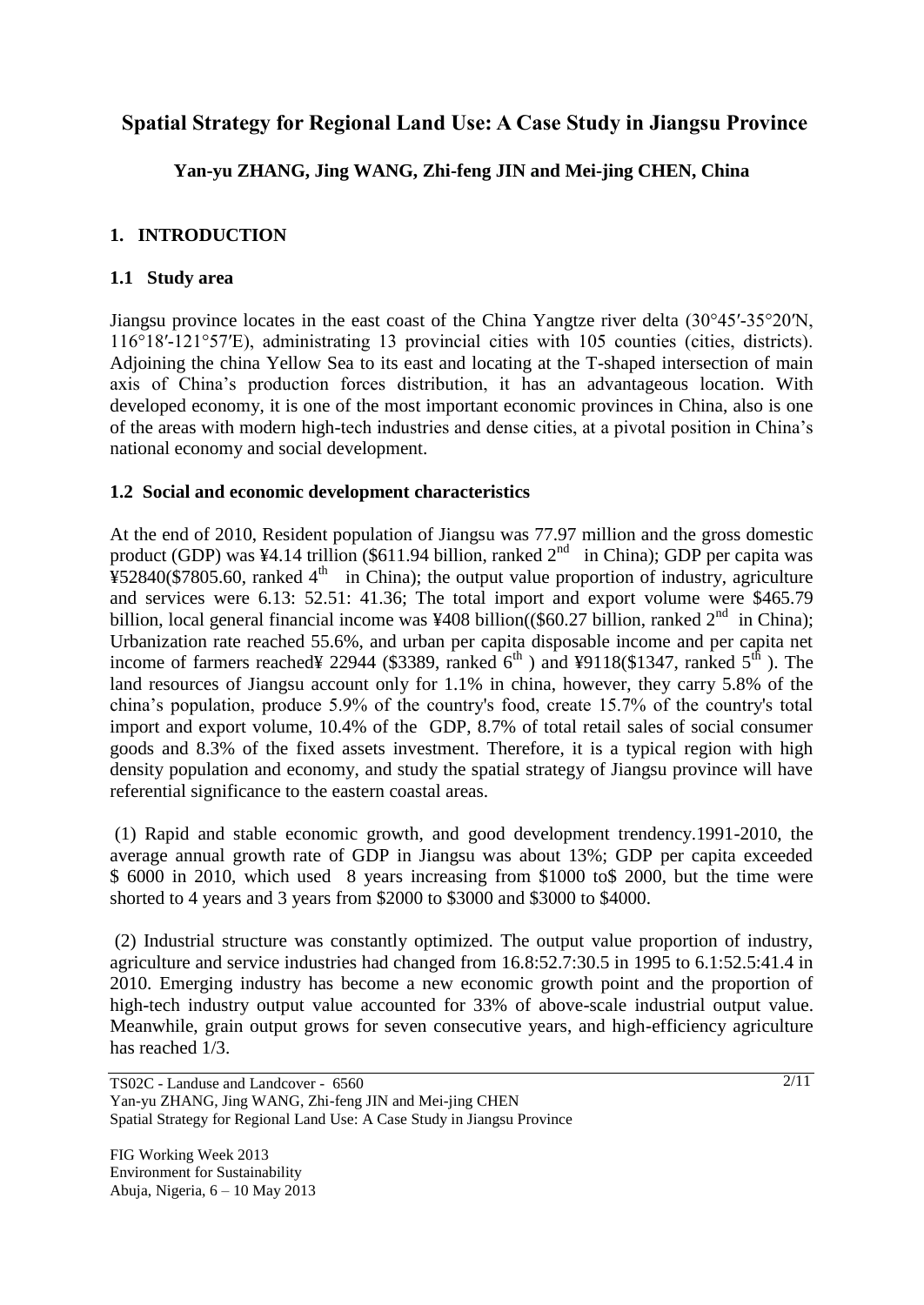(3) Export and foreign capital investments grow fast, and open economy develop rapidly. In 2010, Jiangsu province's total imports and exports reached \$ 465.8 billion, including exports \$ 270.6 billion, and the actual use of foreign investment accumulated in five years surpass\$110 billion, maintaining the first place in China. Proportion of foreign capital use in service industry increased more than 18 % than in 2005. Overseas investment by agreement totaled to \$ 4.5 billion.

## **2. DEVELOPMENT TRENDS ANALYSIS AND DIRECTIONS OF SPATIAL STRATEGY IN JINAGSU PROVINCE**

Jiangsu has been stepping into the new stage(Li,2008). rapid economy development, economic structure optimization and adjustment as well as opening-up economy brings up new challenges to regional spatial strategy and then it should be adjusted at the right time.

#### **2.1 Issues in space utilization**

(1)Population and land space configuration are not harmonious, and contradictions between land supply and demand are prominent

With the promotion of urbanization, plenty of rural population migrant to cities, however, because lacking of supporting measures, the land resources occupied by them in countryside have not be released. Migrant workers increase the land demands in urban areas; meanwhile, they earn money and invest rural construction. Then, construction land in urban and rural presents a synchronous growth. The shortage of construction land in urban areas coexists with the idling of rural construction land. And problem in spatial configuration of population and land become increasingly prominent. Rapid urbanization requires more land resources, but under the strict cultivated land protection policy, few of them allowed to be occupied. Traditional model relying on the occupation of cultivated land to meet the shortage of construction land has been not feasible. This has resulted in the contradiction between supply and demand of land becoming increasingly conspicuous, and space reorganization and structure adjustment become the inevitable choice to increase new development place.

#### (2) Regional development lacks spatial connection

With the strategies of "integrated development of Yangtze River delta", "Jiangsu coastal development" "Wanjiang cities belt" successively update to national development strategy, Jiangsu province proposes the "Si Yan" (along four development axis)development strategy timely, and strives to change the situation of plate distribution of productive forces and insufficient regional industry association with the opportunity of national development strategy adjustment. However, the present situation is the plate layout of productive forces in southern, central and northern Jiangsu province still exists, and development of three regions still separated. How to adjust the spatial layout of the land use and promote regional socioeconomic coordinated development are the important and difficult points in the next development period of Jiangsu Province.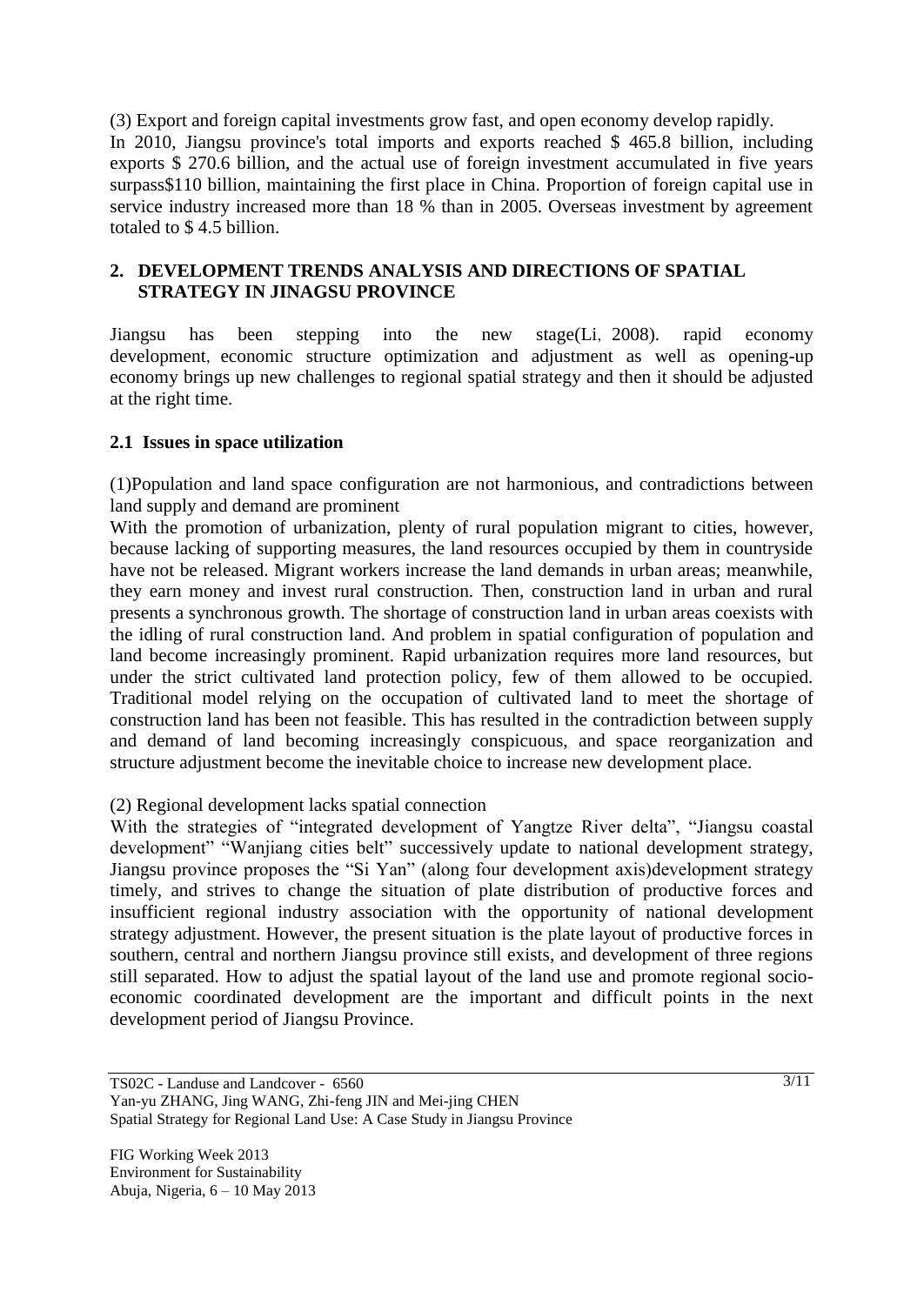(3) Space requirements in production, life and ecology grow simultaneously, land conflicts in different sectors increased

With rapid urbanization, industrialization and agriculture modernization, especially the implementation of coastal development strategy, construction land demands have a massive growth. Meanwhile, with the promotion ecological construction, the protection of wetlands in Jiangsu coastal area will be enhanced. In 2010, per capita arable land was only 0.06 hectare, lower than the national average of 0.09 hectare. Obviously, cultivated land occupation still will be restricted. At the same time, ecological urban construction and new rural construction need more life space and green space. Under the multi-objective development mode, the tradition land use modes by occupying cultivated land and ecological land to support construction have to be shifted. How to allocate the space of production, life and ecology effectively will become the important content of space strategy adjustment.

### **2.2 New trends for space allocation**

With the process of economic globalization and regional integration, economic and social connection between different regions increasingly widespread, and the pace of regional economic co-development accelerate. Also, with the promotion of the strategy of leading to realize modernization, deepening reform and opening, speeding up the transformation of economic development mode of Jiangsu province, the resource and environmental constraints of economic growth are further strengthen, the contradiction between supply and demand of resources is further highlighted, space use will also be faced with a new situation, land use spatial strategies also need to be adjusted accordingly.

(1) Regional development integration requires adjustment of the land use spatial structure In 2008, China government put forward the strategy to construct Yangtze River Delta to be the strongest area in China. With the joint efforts of government, enterprises and the public, cities in Yangtze River Delta continue to promote the integration process in economic exchanges, facilities building and platform sharing, Intergovernmental cooperation increasingly close, private capital and personnel exchanges become more frequent, which are making the Yangtze River Delta become a economic zone with tightly integrated economy, information and population, and a advanced area with the fastest and most effective regional integration, Therefore, the regional development trend requires Jiangsu actively adjust land use spatial structure, and coordinate development between different regions.

(2) Urban-rural integrated development requires land use layout optimization

In 2011, Jiangsu Province put forward the development strategy of comprehensively promoting the urban-rural integrated construction, and encourage to explore urban – rural integrated, intensive and highly efficient, low-carbon and ecological, harmony and well-being approach for urban-rural development. This requires the land use strategy to shift from focus on land use indicators control to focus on space planning, optimize the structure and layout of the urban-rural construction land, improve regional overall function, and form the regional function system.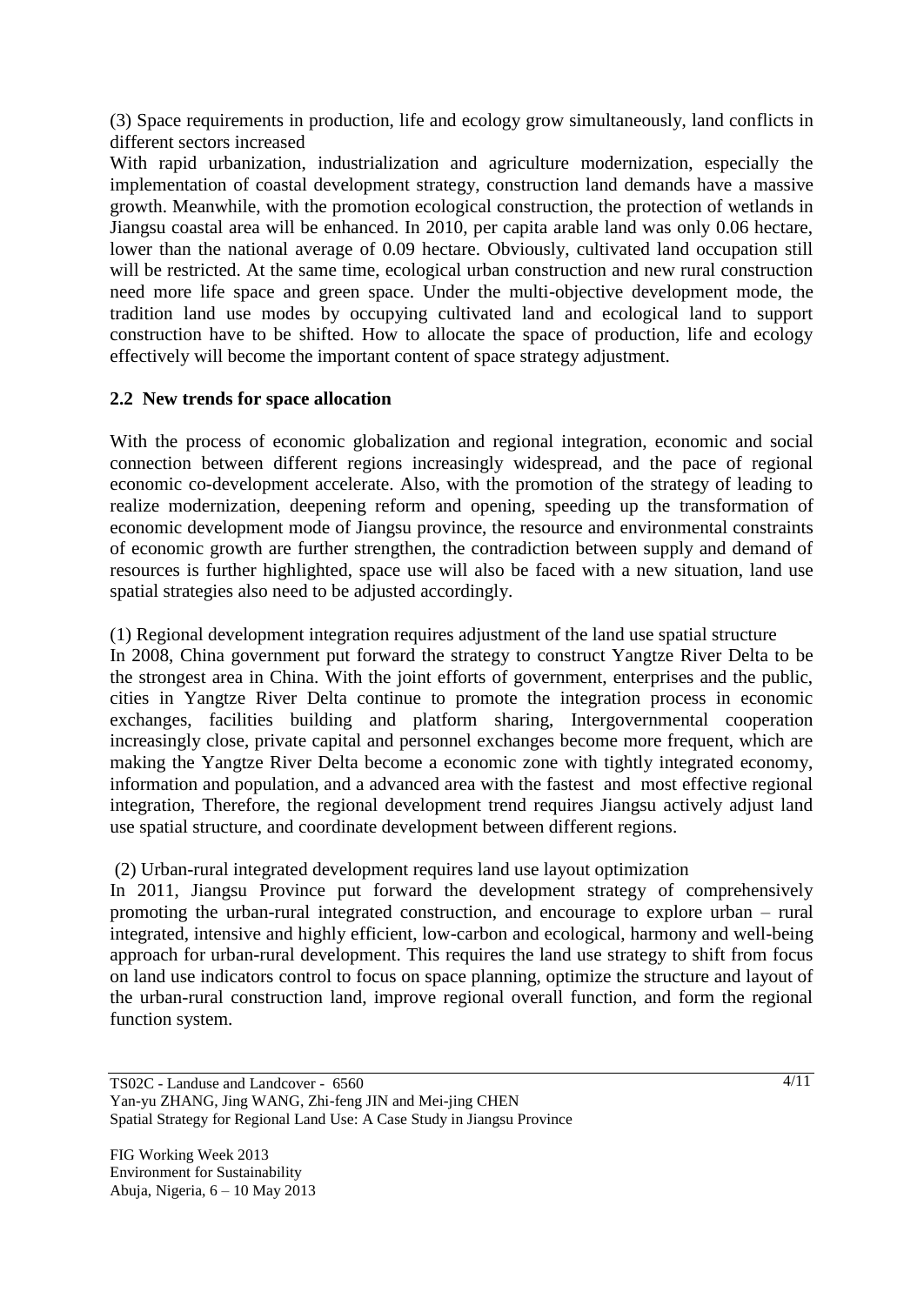(3) Economy development mode transformation requires land use mode shift

The resource conditions of Jiangsu province determine future economic development and urban-rural construction cannot continue to rely on traditional development mode with space extensive expansion, resources excessive consumption. Economic development mode transformation requires changing the way of resource utilization, implementing the strategy of priority to economization, improving resource use efficiency, choose intensive industrialization and urbanization roads, optimize land, energy and mineral resources supply structure, strengthen green mining construction, alleviate the constraint of the resources , ecology and environment, and promote economic development mode shift by promoting transformation of the way of resources utilization.

# **2.3 Directions of spatial development strategy**

Around the trends of the economic and social transformation development, oriented to regional and urban-rural integration, ecological civilization construction, national food security, modern agricultural development etc. important regional development strategic objectives, take regional spatial development strategy as the breakthrough point, manifest the lead function of land use in regional spatial strategy, optimize space structure and layout, highlight regional advantages and dominant functions, achieve optimized allocation of land resources, enhance the efficiency of resource use, and supply strong support for regional multi-objective development with limited land resources.

# **3. LAND USE SPATIAL STRATEGY IN JIANGSU PROVINCE**

# **3.1 Spatial strategy objectives**

(1)Promote effective flow of regional elements and promote regional integrated development. Optimize spatial overall pattern of the whole province, accelerate the construction of the major function oriented zoning (FAN, 2007), strengthen regional differentiated guidance, and lead regionally differentiated land use. According to the classified guiding principle, ―enhancing the development level of southern Jiangsu, promote rapid rise of middle Jiangsu, playing the late-developing Advantage of northern Jiangsu", continuously improve the level of regional economic cooperation and promote regional co-development.

(2)Strengthen land use spatial regulation, optimize regional development spatial pattern. Strengthen protection of cultivated land and basic farmland, confirm the key regions and scale for protection; strictly control the unlimited sprawl of construction land, guarantee land supply for reasonable demands, especially the major infrastructure construction projects; strengthen the protection of important ecological function areas and construct ecological network to improve the regional ecology and environment.

(3)Formulate differentiated space control policies. Ensure spatial strategy to direct land-use, and land use guide and support regional development.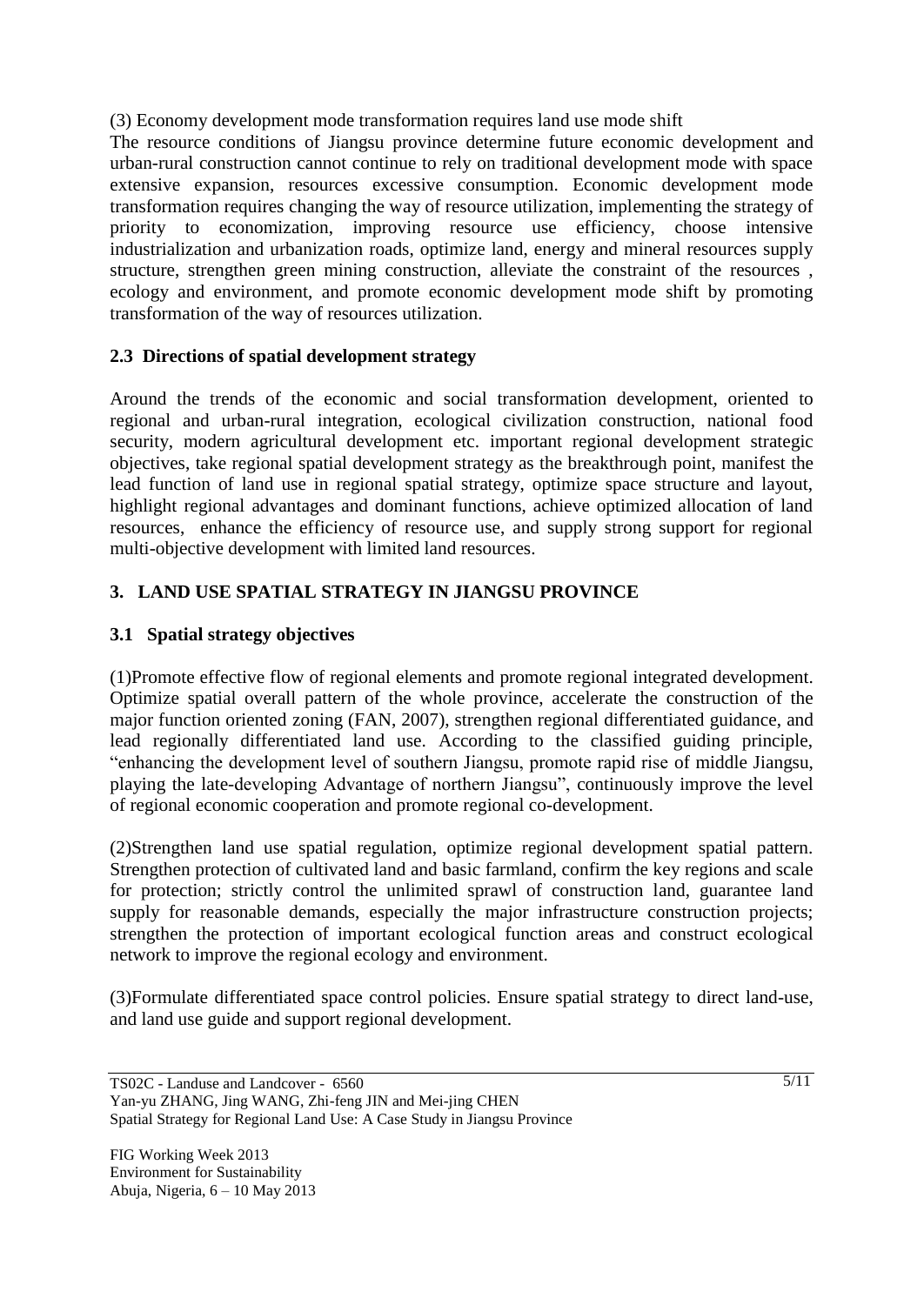# **3.2 Spatial strategy pattern**

Based on the land use suitability zoning, following regional spatial development strategy, highlight the advantage of the urban circle as well as development axis along the coastal, river and roads, focus on the "Siyan" development strategy, take new urbanization as an important driving force for regional development, shape the regions along the river, coast and west Longhai railway to be the spatial agglomeration area for key cities and Yixing-Liyang-Jintan-Gaochun region in northern Jiangsu as the space for punctate cities development. By the "region add point" development layout, form the spatial pattern with open hinterland and agglomerated belt-axis(The people's Government of Jiangsu Province, 2013), which is the framework for land resource spatial allocation.

Serve the four axes and three urban circles ("Sanquan and Siyan") constructions; optimize the land use structure of Suzhou-Wuxi-Changzhou urban circle and Hu-Ning industrial belt, and guarantee to meet the construction land demands along the river, coast and the east Longhai railway. Strengthen the agricultural land protection and basic farmland construction in grain production areas at northern and middle Jiangsu, and pay more attention to protect high quality cultivated land at Lixiahe plain, Huanghuaihai plain, Jianghuai plain and other major grain-producing areas.

# **3.3 Space strategic focus**

According to the regional development spatial pattern, the basic farmland protection strategy, construction space intensive use strategy, coastal space expansion strategy, and ecological space protection strategy are put forward.

### 3.3.1 Basic farmland protection strategy

Confirm the basic farmland range, protect grain production space. Based on the potential for regional economic development and natural resource endowments, comprehensively determine regional comparative advantage, scientifically delineate basic farmland. The region beyond four axes and three urban circles should distribute basic farmland as much as possible, and implement strict protection, ensuring cultivated land quantity do not reduce and quality do not drop.

Push forward the construction of well-facilitied capital farmland. In order to enhance the production capacity of cultivated land, ensure national food security, the strategic task of construction of well-facilitied capital farmland was put forward by China government (MLR, 2012). The scarcity of cultivated land and reserve resources determines Jiangsu should combine with "Wanqing Liangtian Jianshe Gongcheng" (large scale high-quality cultivated land construction projects), enhance agricultural Infrastructure construction, improve agricultural land quality, lead agriculture structure adjustment, develop the water-saving, high-yield, high efficiency, and facilities agriculture, and promote the development of modern agriculture.

#### 3.3.2 Construction space intensive use strategy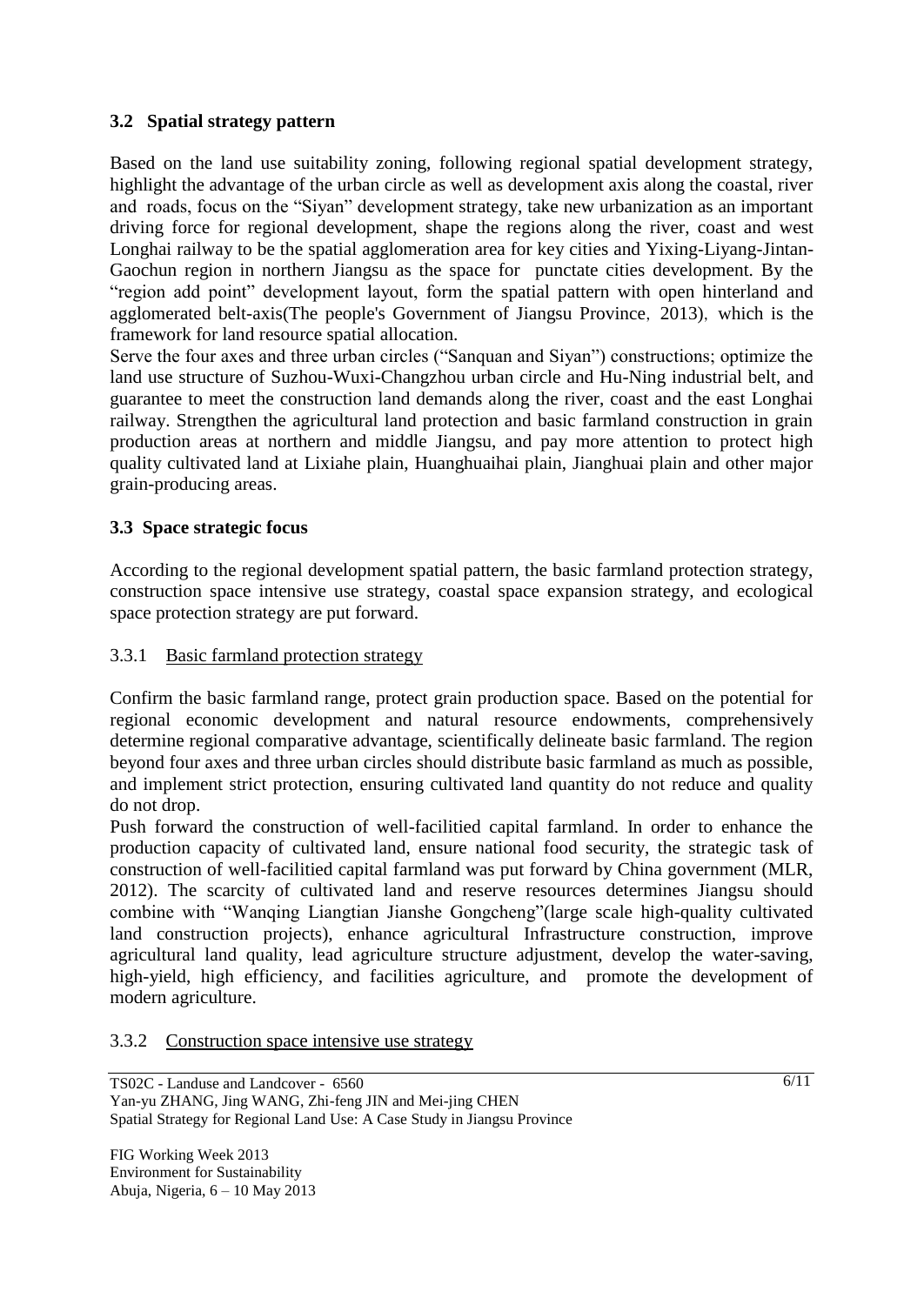Optimize the spatial layout of construction land. Carry out major function-oriented zoning to realize the functional complementation and coordination of different regions(Xie,2009). Promote the construction land agglomerate moderately, e.g. rural settlements concentrate to the center villages or towns, industrial land concentrate to development zone or industrial parks. Construction land focus on four axes and three urban circles construction and main railway network, highway network, trunk road network, water transport trunk waterway network, port groups, air transport network and major water conservancy projects, and other necessary infrastructure.

Innovate policy for intensive land use to support space replacement oriented to intensive land use. Promote space elements agglomerate by space replacement; Strengthen idle land use; Establish the policy of underground space development and utilization and property management policy to promote land 3-Dimensional development; Increase investment on per unit of space, and raise the threshold for industrial projects access to development zone; Deepen the policy reform of compensation for the land use and promote the land intensive use by market allocation of land resources(Zheng, 2012).

# 3.3.3 Coastal space expansion strategy

Use coastal resources scientifically and effectively to expand land space. There are plenty of coastal beach and waste salt pan in coastal areas of Jiangsu province. Consolidation, reclamation and space replacement of salt pan (construction land), and coastal mudflats resources development based on ecological security are the feasible approach for Increasing agricultural land. Implement "increasing vs. decreasing balance" land-use policy (Long H., 2012)to push construction land space reconstruction, and enhance the support capabilities of construction land.

Promote the comprehensive land consolidation of coastal areas to expand land space. According to the requirements of regional and urban-rural integrated development, relying on mudflats resources development projects, "increasing vs. decreasing balance" policy, and large scale high-quality cultivated land construction projects, complying with land use planning and urban - rural planning, taking land consolidation projects as platform , carry out comprehensive consolidation of farmland, water, road, forest and village(MLR, 2012), built large scale and contiguous well-facilitied capital farmland, enhance the comprehensive grain production capacity, coordinate urban-rural construction land space, release stock construction land, and ease the resource constraints of construction land.

### 3.3.4 Ecological space protection strategy

Build ecological security network, confirm ecological protection space. Reasonably arrange ecological land and build ecological conservation spatial structure with "Two pieces, two belts, four gallery, multi-core ". Among them, "two pieces" are the water area of Taihu Lake and Hongze Lake; "two belts" are the two ecological conservation belts along the Yangtze River and the coast; "four gallery" are four waterways; and "multicore" are series of important ecological function protected areas, e.g. forest park, water conservation district, etc.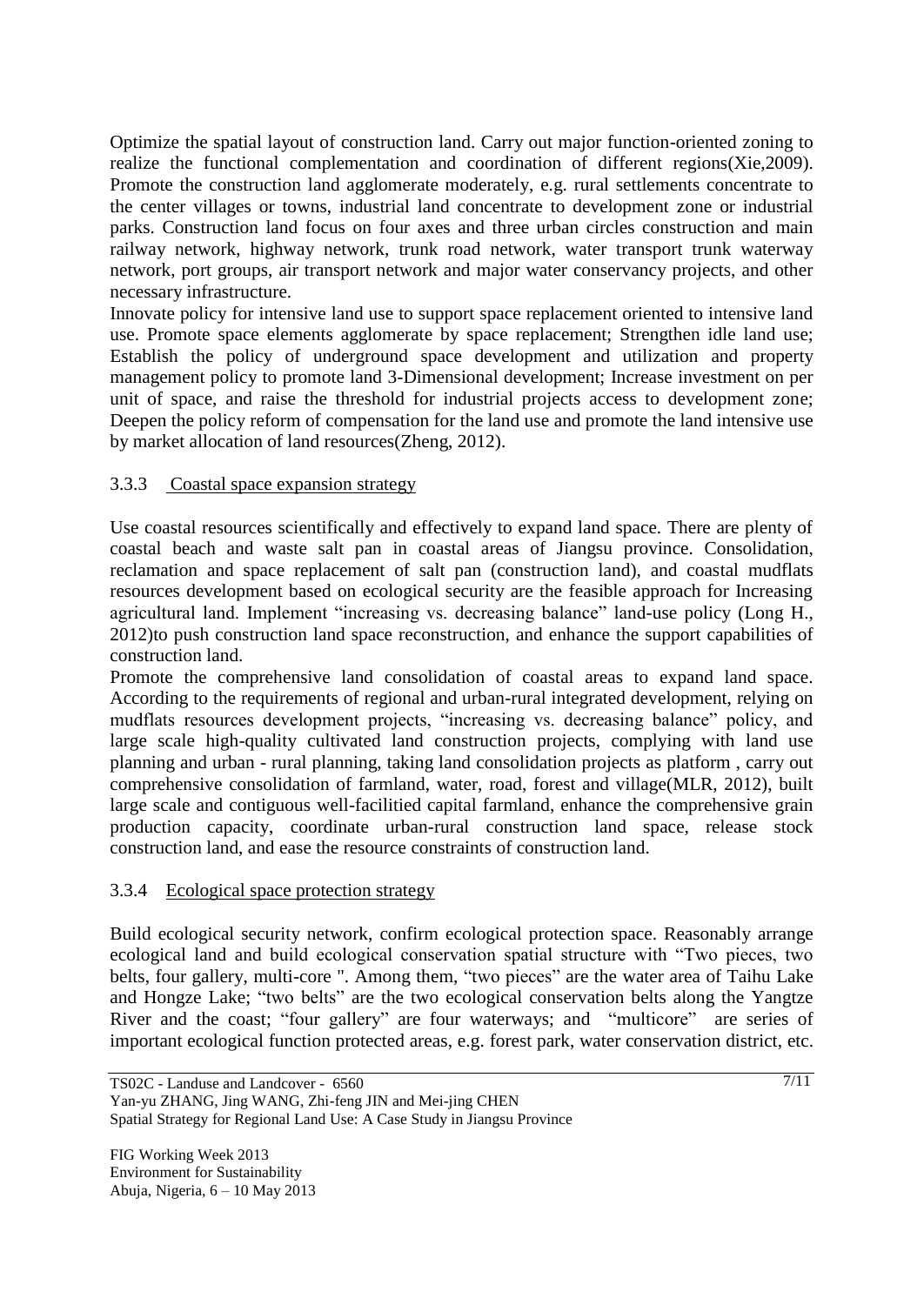(The People's Government of Jiangsu Province, 2013). Based on above spatial structure, strengthen the protection of important ecological function areas, control constructions, and safeguard regional ecosystem steady.

Create eco-friendly land use patterns, and reshape the land- ecology relationships. Combined with regional development characteristics, make the concept of ecological civilization run through all aspects of land use. Promote the coordinated development of the human-land relationship by eco-friendly land use patterns, such as ecological agriculture, tourism agriculture, circular economy, ravine economy, ecological restoration of coal mining subsided land, ecological reclamation of mining waste land, ecological development of mudflats, and construction of ecological shelter forest etc.

Ensure the ecological safety of the ecological function regions. Comprehensively consider land ecology and environment sensitivity and suitability indicators, use the dynamic clustering analysis method to divide the ecological and environmental protection areas (Li, 2008), strengthen the protection and ecological restoration of important ecological function protected areas. Strictly control the interference of human factors on the natural ecology, and safeguard the function of ecological service.

# **4. SUBTITLE LAND USE STRATEGY ZONING AND DIFFERENTIATED MEASURES**

Differentiated space policy guidance will help promote the division of labor between different regions and highlight regional major function (Fan,2007 and 2010), achieve the maximum efficiency of land use by Playing their respective comparative advantages(Liu,2008). Also, it is an important guarantee for land use spatial strategy implement. The province is divided into four zones according to space development suitability assessment, ecological and environmental protection zoning, the major function zoning, industry characteristics, and regional development stage etc. They are Tong-Yan-Lian land use zone, Ning- Zhen -Yang - Tai land use zone, Su –Xi- Chang land use zone and Xu- Su- Huai land use zone.

### **4.1 Land use policy in Tong- Yan-Lian land use zone**

This zone include three cities, Nantong, Yancheng and Lianyungang, with unique advantage in location and rich land reserve resources, is the core zone of implementation Jiangsu coastal area development strategy, locate at the intersection of three axis, along the coast, river and Longhai railway, and also the new growth pole of Jiangsu province. With the advance of coastal development, construction land demand surge, contradictions between lands supply and demand are prominent, and intensive use level is low. The land policy in the zone: moderately allocate more land quota, extend construction land supply to ensure land demand for development and gradually enhance urban agglomeration function. And, relax the control of unused land development indicators and intensify the salt field replacement, using idle salt field for industry development and urban construction, or reclaim them to be arable land. Also, adopt comprehensive measures to protect arable and ecological land and show the ecological functions of arable land.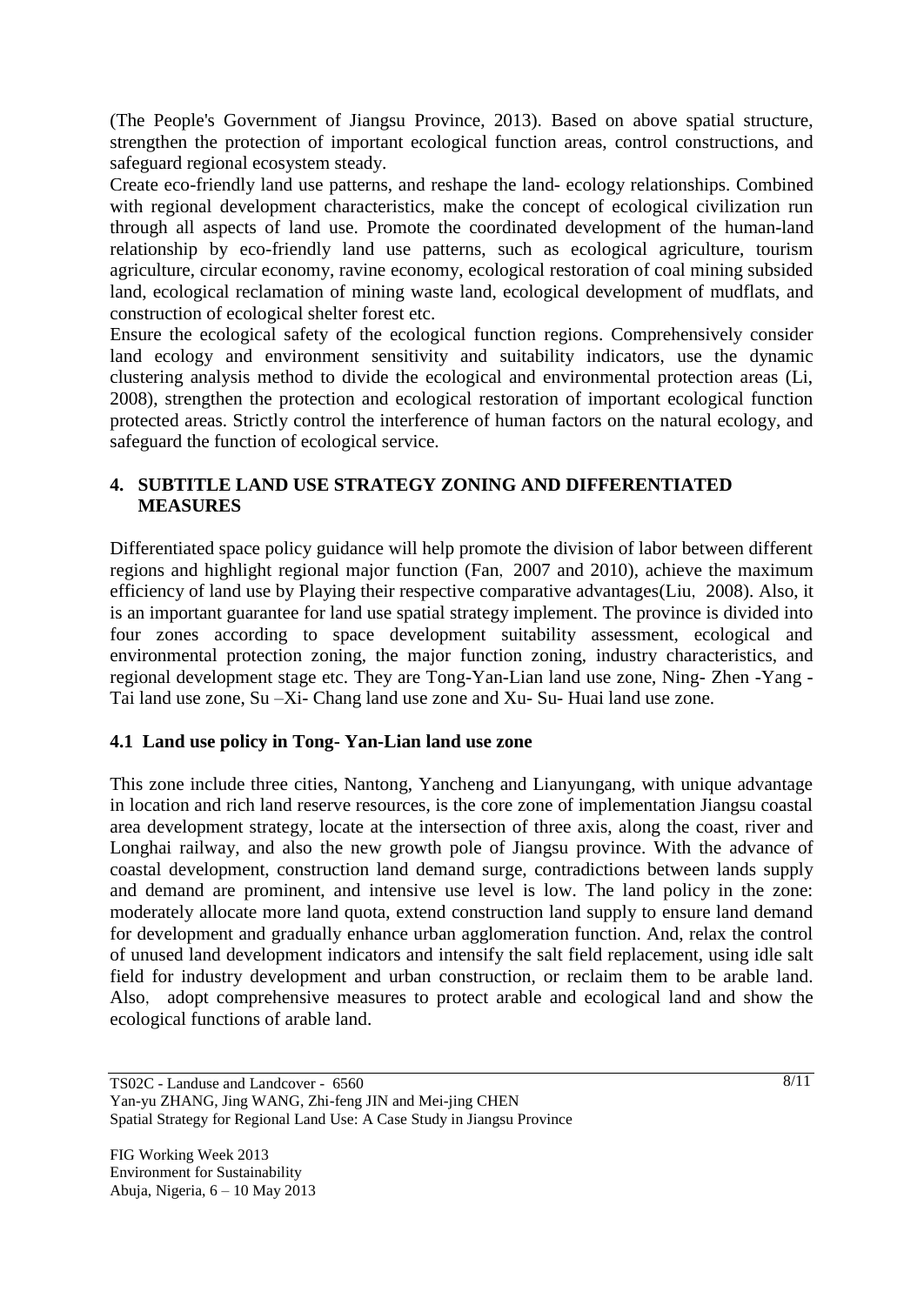## **4.2 Land use policy in Ning- Zhen -Yang -Tai land use zone**

This zone includes four cities, Nanjing, Zhenjiang, Yangzhou and Taizhou, with advanced economy, dense towns and high urbanization. Around Nanjing and rely on the development along the Yangtse River, the zone turned into concentrated area with heavy chemical industries.

Land resources in this zone relatively tight, the degree of intensive land use need to be improved. The policies in the zone focus on promoting the reasonable use of both new added construction land and idle land, including configuration some new construction land indicator to guarantee key projects, mining idle space, promoting well-facilitied farmland construction projects and strengthening the protection of ecological space.

# **4.3 Land use policy in Su –Xi- Chang land use zone**

This zone includes three cities, Suzhou, Wuxi, Changzhou, with dense population, towns and industries and large foreign population, as the most developed economic regions in the province, locate at Su-Xi-Chang urban circle and urban industry belt along the Yangtse River and Hu-Ning. It has high rate of development and utilization, too large proportion of construction land and too fast consumption of land resources. Also, its land use structure and layout are unreasonable and land use efficiency need be improved. The land policy in the zone focus on promoting regional economic development mode shift by land use modes transformation. Strictly control the construction land incremental, promote construction land secondly development, and lead industry development and urban construction solve the land demands by using stock land. Then, increase the inputs of system and factors, strictly carry out land use standards and promote intensive use. And, optimize the construction land layout, and coordinate the space structure of production, life and ecology. Also, promote land dimensional development, and develop modern agriculture and tourism agriculture, build livable cities.

### **4.4 Land use policy in Xu- Su- Huai land use zone**

This zone includes three cities, Xuzhou, Suqian, Huaian, with lagged economy, lower urbanization and development benefit, is the relatively behind regions. It has preferable agricultural products conditions and its main function is agricultural production. Additional, it has a huge potential for reclamation of rural residential land and mining wasteland. Land policies focus on arable land strict protection and coordinating urban- rural construction land. Improve land quality, promote scale management of agricultural land, and improve production capacity. Ensure to minimize the damage of high quality arable land. Continue to accelerate the new rural construction and mining waste remediation. Strengthen the comprehensive improvement of rural land (Gao, 2011; Yun, 2011), lead population, land and funds flow effectively between the urban-rural areas (Zhang, 2009), and coordinate urban and rural development (Liu, 2009). Meanwhile, combined with the resource-exhausted city transformation, strengthen reclamation and use of mining wasteland, and providing land resource for the development of Xuzhou urban circle and Huai'an new growth pole.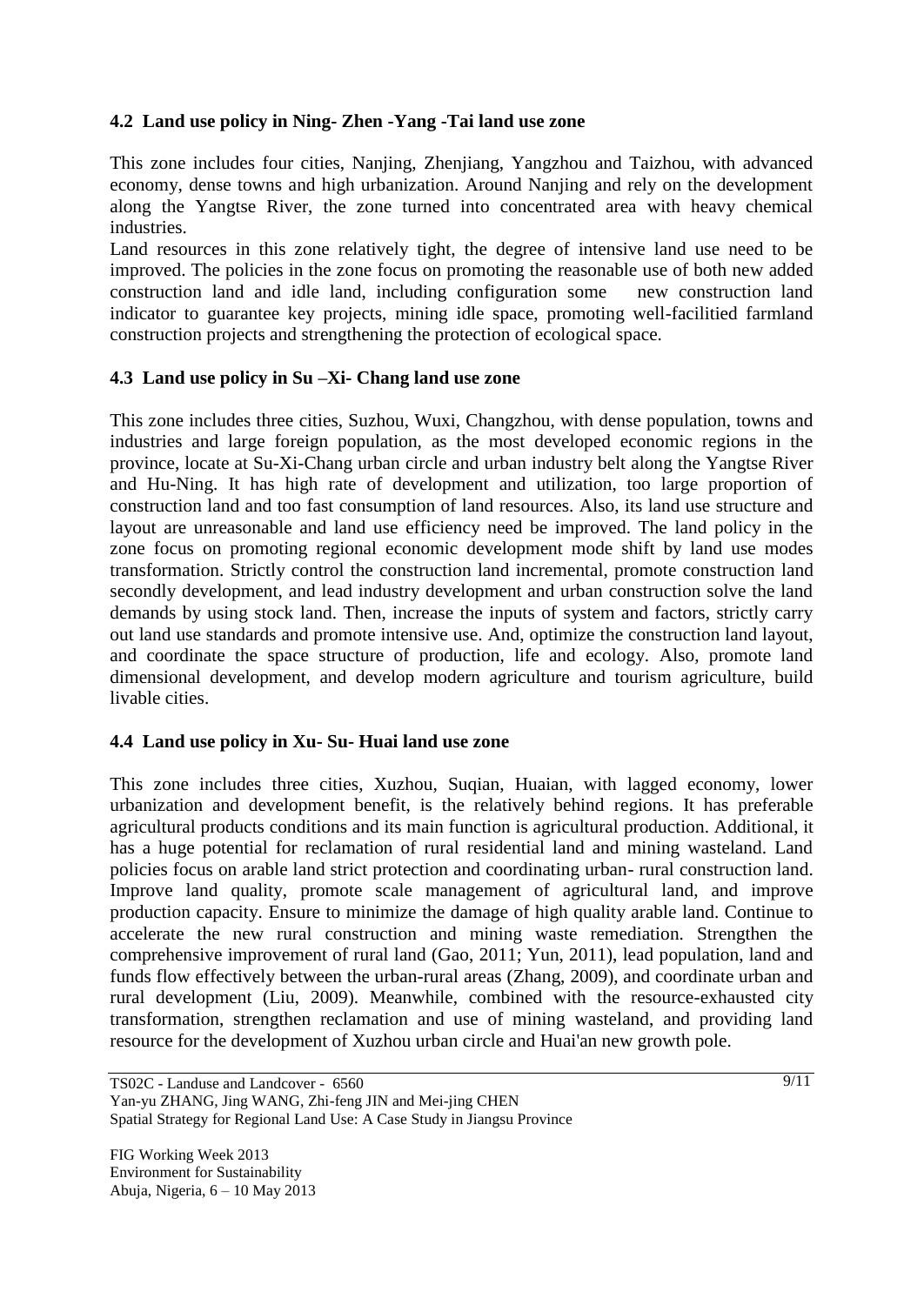## **5. CONCLUSION AND DISCUSSION**

Implementation of land use spatial strategy in Jiangsu province has a positive role in coordinate human-land relationship, ease the imbalance between land supply and demand, Promoting regional and urban-rural integrated development and enhance ecological civilization construction. Meanwhile, strategy implementation will inevitably lead to division of labor, significant elements agglomeration effect and would widen the regional development gap. Therefore, related measures need to be developed to ensure the smooth implementation of the spatial strategy. Firstly, based on the main regional function, develop differentiated evaluation system suit local conditions. Secondly, establish a long-term mechanism for coordinated regional development, and improve the fiscal transfer payment policy to provide compensation for a particular functional area. At last, provide an institutional guarantee for the elements flow. It is necessary to optimize system environments for population, capital, land, and other elements flowing to achieve the spatial coordination of population, resources, environment and development(PRED) and promote regional sustainable development.

# **REFERENCES**

FAN J., TAO A., REN Q. 2010. On the Historical Background, Scientific Intentions, Goal Orientation, and Policy Framework of Major Function-Oriented Zone Planning in China [J]. J. Resour. Ecol. 1(4) 289-299

FAN J. 2007.The Scientific Foundation of Major Function Oriented Zoning in China [J]. Acta Geographica Sinica, 62(4): 339-350

Gao X. et al. 2011.Problems and Countermeasures of Rural Land Integrated Consolidation [J].China Land Science, 25(3):4-8.

Long H. et al. 2012. Accelerated restructuring in rural China fueled by 'increasing vs. decreasing balance' land-use policy for dealing with hollowed villages [J]. Land Use Policy, 29:11– 22

Li R. et al. 2008.Research on land use strategy in Jiangsu Province [M].Nanjing: Southeast University press,.

Liu Y.,et al. 2009.Geographical Research and Optimizing Practice of Rural Hollowing in China[J]. Acta Geographica Sinica, 64(10): 1193-1202.

LIU Y., ZHENG W. 2008.China sustainable land use [M]. Beijing: Science press. Ministry of Land and Resources (MLR), 2012.National land consolidation planning (2011— 2015) [Z].

National development and reform commission (NDRC). 2009.Development planning for Jiangsu coastal area [Z].

The people's Government of Jiangsu Province. 2009. Land use overall planning of Jiangsu Province (2006-2020) [Z].

The people's Government of Jiangsu Province. 2013.Urban system planning of Jiangsu Province (2012-2030) [Z].

XIE G. et al. 2009.Objective, progress and methodology of spatial function zoning [J]. Geographical Research, 28(3):561-570